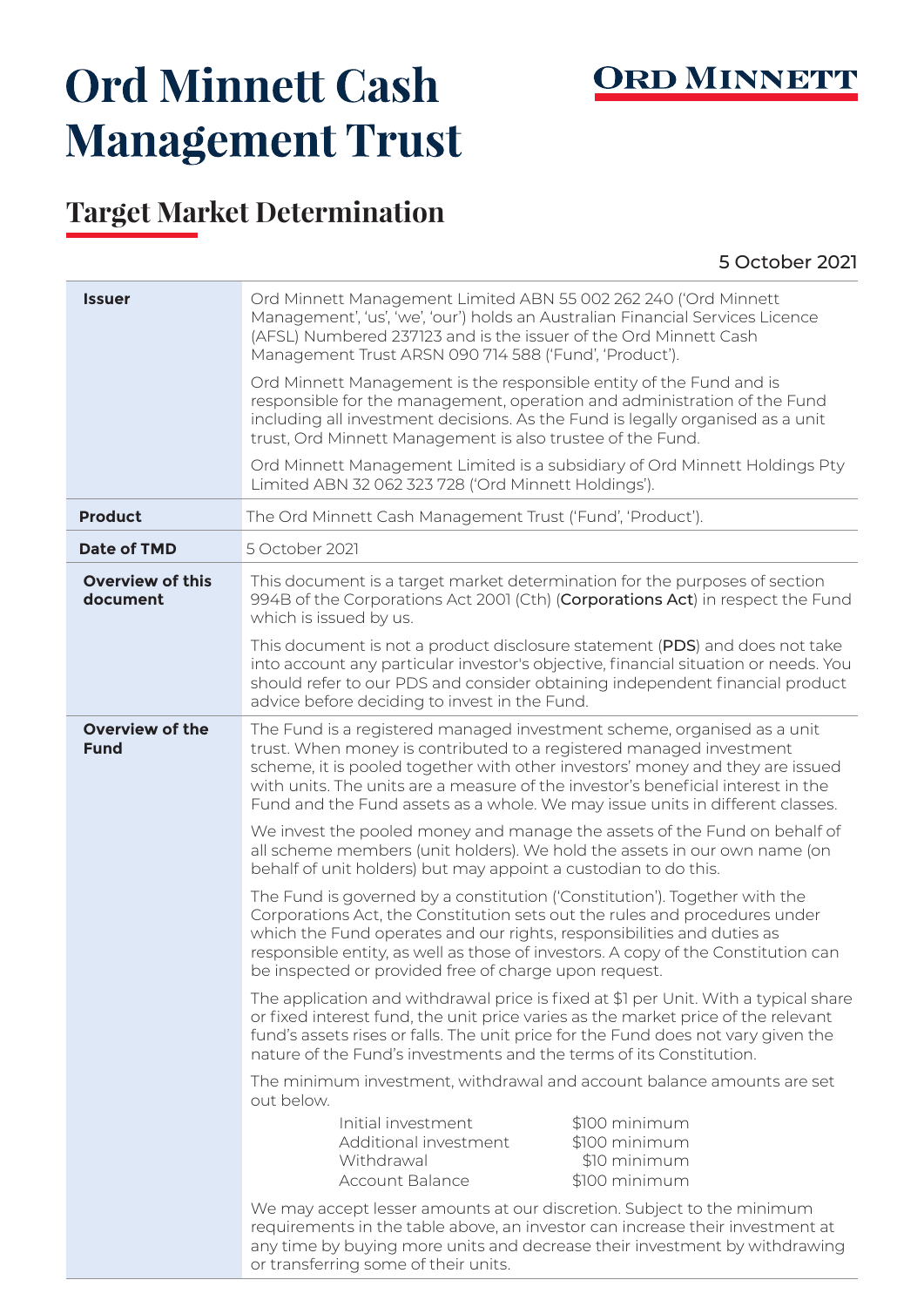|                                                                                                     | A key risk of an investment in the Fund is that there is no guarantee that the<br>value of the investment in the Fund will be maintained - the value may rise or<br>fall. Significant investment risks are set out in the Fund's PDS.                                                                                                                                                                                                                                                                                                                                                                                                                                                                                                                      |
|-----------------------------------------------------------------------------------------------------|------------------------------------------------------------------------------------------------------------------------------------------------------------------------------------------------------------------------------------------------------------------------------------------------------------------------------------------------------------------------------------------------------------------------------------------------------------------------------------------------------------------------------------------------------------------------------------------------------------------------------------------------------------------------------------------------------------------------------------------------------------|
| <b>Retail clients for</b><br>whom the Fund is<br>unsuitable                                         | The Fund is not suitable for customers who:<br>want to withdraw their funds directly via online facilities including ATM,<br>$\bullet$<br>cheque or branch access as these are not available<br>want immediate access to their funds at all times<br>$\bullet$<br>cannot maintain a minimum balance of \$100 in the Fund<br>$\bullet$<br>have no capacity to accept any risk that the investment in the Fund may<br>$\bullet$<br>fall in value.                                                                                                                                                                                                                                                                                                            |
| <b>Target Market</b><br>for the Fund<br>(s994B(5)(b))                                               | The retail clients for whom this product has been designed are investors or<br>custodians acting on behalf of investors who, at the point of acquiring this<br>product, want:<br>a transaction account to management investment cash flows<br>$\bullet$<br>easy access to funds<br>$\bullet$<br>capital stability and liquidity, with professional management of assets<br>$\bullet$<br>online access to account information<br>$\bullet$<br>access to assistance provided by our Client Services Team<br>$\bullet$<br>an account that may earn interest.<br>$\bullet$                                                                                                                                                                                     |
| Likely objectives,<br>financial situation<br>and needs of retail<br>clients in the<br>target market | The likely needs, objectives and financial situation of retail clients in the target<br>market for the Fund include those investors who:<br>want to facilitate transactions on their account held with Ord Minnett<br>Limited ABN 86 002 733 048 (Ord Minnett) and E.L. & C. Baillieu Limited<br>ABN 74 006 519 393 (E.L. & C. Baillieu)<br>want easy access to funds but do not require a transaction account that<br>$\bullet$<br>offers ATM, cheque or branch access.<br>Ord Minnett holds AFS Licence Number 237121 and E.L. & C. Baillieu holds<br>AFS Licence Number 245421. Ord Minnett and E.L. & C. Baillieu are ASX Group<br>Participants, Participants of Chi-X Australia Pty Ltd and are wholly owned<br>subsidiaries of Ord Minnett Holdings. |
| <b>Distribution</b><br>Conditions<br>(s994B(5)(c))                                                  | No third party distributor is permitted to distribute the Fund to retail clients<br>unless the distributor considers on reasonable grounds that each relevant retail<br>client is likely to be within the target market.<br>When distributed by any party, the distribution will be in accordance with<br>procedures we determine are reasonably likely to ensure that the Fund is only<br>issued to retail clients who are reasonably likely to be within the target market.                                                                                                                                                                                                                                                                              |
| <b>Review Triggers</b><br>(s994B(5)(d))                                                             | The review triggers that may suggest that the TMD is no longer appropriate,<br>such that a review of the TMD should be undertaken, include:<br>We become aware of a significant issuance of the product to retail clients<br>$\bullet$<br>outside the target market;<br>Material changes to the law affecting registered managed investment<br>$\bullet$<br>schemes; and<br>We become aware of a significant volume of complaints from retail<br>$\bullet$<br>clients.                                                                                                                                                                                                                                                                                     |
| <b>Review Periods</b><br>(s994B(5)(e), (f))                                                         | This TMD must be reviewed every 24 months from the start date of this Target<br>Market Determination and more frequently if a review trigger occurs.<br>First review date: by 5 October 2023<br>Review period (ongoing): Every 24 months from the start of this Target Market<br>Determination.                                                                                                                                                                                                                                                                                                                                                                                                                                                            |